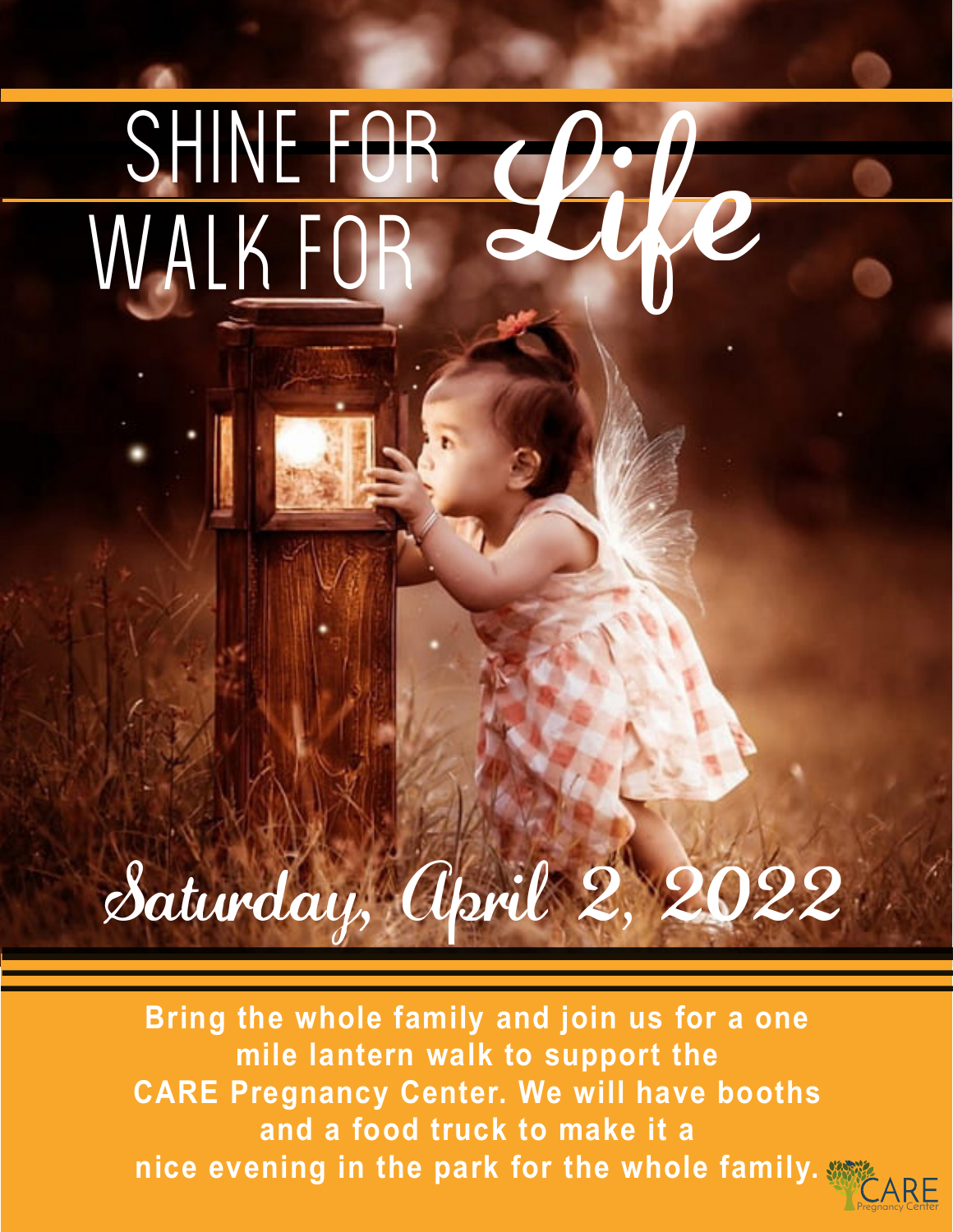# **Sponsor Form The My Goal Explorer** Total

Bring this completed form to the Walk. You may photocopy this form for additional pledge space or download a PDF from our website.

| <b>Walker's Name</b><br><u> 1999 - Andrea Sta</u> |  |
|---------------------------------------------------|--|
|                                                   |  |
|                                                   |  |
|                                                   |  |
|                                                   |  |
| Church/Group                                      |  |
| Email <b>Exercise Email</b>                       |  |
|                                                   |  |

No need to collect money. We handle the billing for anyone that is unable to pay at the time of their pledge!(\$10 minimum for us to bill, please)

#### **CARE Prenancy Center**

921 Shreveport Barksdale Hwy. Shreveport, LA 71105 WWW.GiveThemOptions.com



I am:

 $\Box$  Adult  $\Box$  Teen  $\Box$  Child

Have you walked in a Walk for Life before?

□ Yes □ No

Shirt size needed (circle one):

#### S M L XL XXL

I am unable to walk, but will still make a donation of  $\frac{6}{2}$ 

Please make check payable to CARE Pegnancy Center.

Please send me \_\_\_ additional brochures to distribute at work, church or school.

Please print all information clearly. Make check payable to CARE Pregnancy Center.

| <b>First</b>   |           | Last       |                                                           |
|----------------|-----------|------------|-----------------------------------------------------------|
| <b>Address</b> |           |            |                                                           |
| <b>City</b>    | <b>ST</b> | <b>Zip</b> | <b>Phone</b>                                              |
| <b>Email</b>   |           |            |                                                           |
| PAID Bill ME   |           |            | $\Box$ \$25 $\Box$ \$35 $\Box$ \$50 $\Box$ \$100 Other \$ |

| <b>First</b>   |           | Last       |                                                           |
|----------------|-----------|------------|-----------------------------------------------------------|
| <b>Address</b> |           |            |                                                           |
| <b>City</b>    | <b>ST</b> | <b>Zip</b> | Phone                                                     |
| <b>Email</b>   |           |            |                                                           |
| PAID Bill ME   |           |            | $\Box$ \$25 $\Box$ \$35 $\Box$ \$50 $\Box$ \$100 Other \$ |

| <b>First</b>        |           | Last       |                                                           |
|---------------------|-----------|------------|-----------------------------------------------------------|
| <b>Address</b>      |           |            |                                                           |
| City                | <b>ST</b> | <b>Zip</b> | Phone                                                     |
| <b>Email</b>        |           |            |                                                           |
| <b>PAID</b> Bill ME |           |            | $\Box$ \$25 $\Box$ \$35 $\Box$ \$50 $\Box$ \$100 Other \$ |

| <b>First</b>   |           | Last       |                                                           |
|----------------|-----------|------------|-----------------------------------------------------------|
| <b>Address</b> |           |            |                                                           |
| <b>City</b>    | <b>ST</b> | <b>Zip</b> | Phone                                                     |
| <b>Email</b>   |           |            |                                                           |
| PAID Bill ME   |           |            | $\Box$ \$25 $\Box$ \$35 $\Box$ \$50 $\Box$ \$100 Other \$ |

| <b>First</b>   |           | Last       |                                                           |  |
|----------------|-----------|------------|-----------------------------------------------------------|--|
| <b>Address</b> |           |            |                                                           |  |
| <b>City</b>    | <b>ST</b> | <b>Zip</b> | Phone                                                     |  |
| <b>Email</b>   |           |            |                                                           |  |
| PAID Bill ME   |           |            | $\Box$ \$25 $\Box$ \$35 $\Box$ \$50 $\Box$ \$100 Other \$ |  |

| <b>First</b>   |           | Last       |                                                           |
|----------------|-----------|------------|-----------------------------------------------------------|
| <b>Address</b> |           |            |                                                           |
| City           | <b>ST</b> | <b>Zip</b> | <b>Phone</b>                                              |
| <b>Email</b>   |           |            |                                                           |
| PAID Bill ME   |           |            | $\Box$ \$25 $\Box$ \$35 $\Box$ \$50 $\Box$ \$100 Other \$ |

| <b>First</b>               |           | Last       |                                                           |
|----------------------------|-----------|------------|-----------------------------------------------------------|
| <b>Address</b>             |           |            |                                                           |
| <b>City</b>                | <b>ST</b> | <b>Zip</b> | Phone                                                     |
| <b>Email</b>               |           |            |                                                           |
| $\Box$ PAID $\Box$ Bill ME |           |            | $\Box$ \$25 $\Box$ \$35 $\Box$ \$50 $\Box$ \$100 Other \$ |

| <b>First</b>   |           | Last       |                                                           |
|----------------|-----------|------------|-----------------------------------------------------------|
| <b>Address</b> |           |            |                                                           |
| <b>City</b>    | <b>ST</b> | <b>Zip</b> | Phone                                                     |
| <b>Email</b>   |           |            |                                                           |
| PAID Bill ME   |           |            | $\Box$ \$25 $\Box$ \$35 $\Box$ \$50 $\Box$ \$100 Other \$ |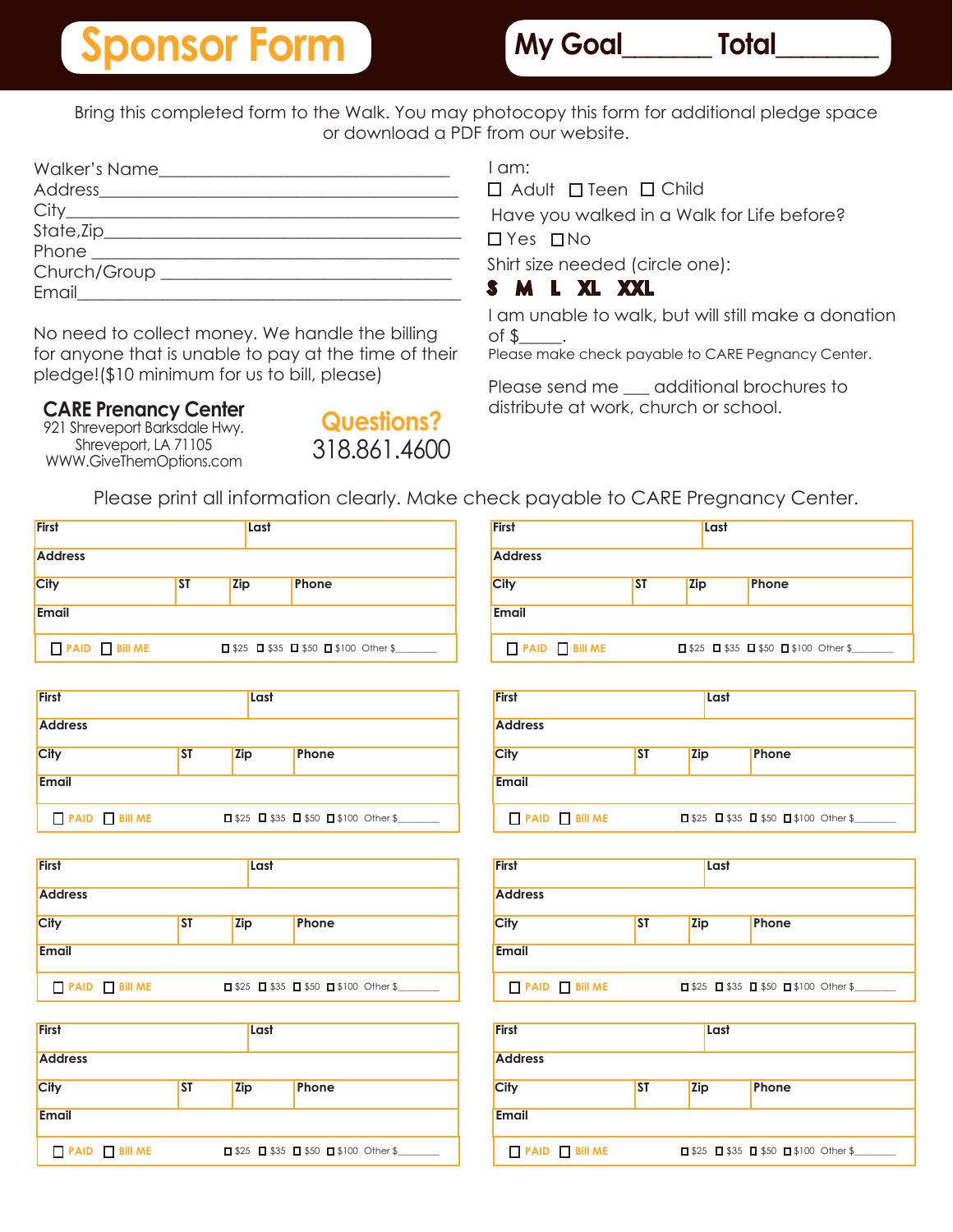#### **Please Print Clearly!**

| <b>First</b>        |           | Last |                                                           |
|---------------------|-----------|------|-----------------------------------------------------------|
| <b>Address</b>      |           |      |                                                           |
| <b>City</b>         | <b>ST</b> | Zip  | Phone                                                     |
| Email               |           |      |                                                           |
| <b>PAID</b> Bill ME |           |      | $\Box$ \$25 $\Box$ \$35 $\Box$ \$50 $\Box$ \$100 Other \$ |

| <b>First</b>               |           | Last       |                                                           |
|----------------------------|-----------|------------|-----------------------------------------------------------|
| <b>Address</b>             |           |            |                                                           |
| <b>City</b>                | <b>ST</b> | <b>Zip</b> | Phone                                                     |
| <b>Email</b>               |           |            |                                                           |
| <b>PAID</b> $\Box$ Bill ME |           |            | $\Box$ \$25 $\Box$ \$35 $\Box$ \$50 $\Box$ \$100 Other \$ |

| <b>First</b>   |           | Last       |                                                           |
|----------------|-----------|------------|-----------------------------------------------------------|
| <b>Address</b> |           |            |                                                           |
| <b>City</b>    | <b>ST</b> | <b>Zip</b> | Phone                                                     |
| Email          |           |            |                                                           |
| PAID Bill ME   |           |            | $\Box$ \$25 $\Box$ \$35 $\Box$ \$50 $\Box$ \$100 Other \$ |

| <b>First</b>   |           | Last       |                                                           |
|----------------|-----------|------------|-----------------------------------------------------------|
| <b>Address</b> |           |            |                                                           |
| <b>City</b>    | <b>ST</b> | <b>Zip</b> | Phone                                                     |
| <b>Email</b>   |           |            |                                                           |
| PAID Bill ME   |           |            | $\Box$ \$25 $\Box$ \$35 $\Box$ \$50 $\Box$ \$100 Other \$ |

| <b>First</b>   |           | Last       |                                                           |  |
|----------------|-----------|------------|-----------------------------------------------------------|--|
| <b>Address</b> |           |            |                                                           |  |
| <b>City</b>    | <b>ST</b> | <b>Zip</b> | Phone                                                     |  |
| <b>Email</b>   |           |            |                                                           |  |
| PAID Bill ME   |           |            | $\Box$ \$25 $\Box$ \$35 $\Box$ \$50 $\Box$ \$100 Other \$ |  |

| <b>First</b>        |           | Last       |                                                           |
|---------------------|-----------|------------|-----------------------------------------------------------|
| <b>Address</b>      |           |            |                                                           |
| <b>City</b>         | <b>ST</b> | <b>Zip</b> | Phone                                                     |
| <b>Email</b>        |           |            |                                                           |
| <b>PAID</b> Bill ME |           |            | $\Box$ \$25 $\Box$ \$35 $\Box$ \$50 $\Box$ \$100 Other \$ |

| <b>First</b>   |           | Last       |                                                           |
|----------------|-----------|------------|-----------------------------------------------------------|
| <b>Address</b> |           |            |                                                           |
| <b>City</b>    | <b>ST</b> | <b>Zip</b> | Phone                                                     |
| <b>Email</b>   |           |            |                                                           |
| PAID Bill ME   |           |            | $\Box$ \$25 $\Box$ \$35 $\Box$ \$50 $\Box$ \$100 Other \$ |

| <b>First</b>               |           | Last       |                                                           |
|----------------------------|-----------|------------|-----------------------------------------------------------|
| <b>Address</b>             |           |            |                                                           |
| City                       | <b>ST</b> | <b>Zip</b> | Phone                                                     |
| <b>Email</b>               |           |            |                                                           |
| $\Box$ PAID $\Box$ Bill ME |           |            | $\Box$ \$25 $\Box$ \$35 $\Box$ \$50 $\Box$ \$100 Other \$ |

| <b>First</b>   |           | Last       |                                                           |  |
|----------------|-----------|------------|-----------------------------------------------------------|--|
| <b>Address</b> |           |            |                                                           |  |
| City           | <b>ST</b> | <b>Zip</b> | Phone                                                     |  |
| <b>Email</b>   |           |            |                                                           |  |
| PAID Bill ME   |           |            | $\Box$ \$25 $\Box$ \$35 $\Box$ \$50 $\Box$ \$100 Other \$ |  |

| <b>First</b>               |           | Last       |                                                           |  |
|----------------------------|-----------|------------|-----------------------------------------------------------|--|
| <b>Address</b>             |           |            |                                                           |  |
| <b>City</b>                | <b>ST</b> | <b>Zip</b> | Phone                                                     |  |
| <b>Email</b>               |           |            |                                                           |  |
| $\Box$ PAID $\Box$ Bill ME |           |            | $\Box$ \$25 $\Box$ \$35 $\Box$ \$50 $\Box$ \$100 Other \$ |  |

| <b>First</b>   |           | Last       |                                                           |
|----------------|-----------|------------|-----------------------------------------------------------|
| <b>Address</b> |           |            |                                                           |
| City           | <b>ST</b> | <b>Zip</b> | Phone                                                     |
| <b>Email</b>   |           |            |                                                           |
| PAID Bill ME   |           |            | $\Box$ \$25 $\Box$ \$35 $\Box$ \$50 $\Box$ \$100 Other \$ |

| <b>First</b>               |           | Last       |                                                           |
|----------------------------|-----------|------------|-----------------------------------------------------------|
| <b>Address</b>             |           |            |                                                           |
| City                       | <b>ST</b> | <b>Zip</b> | Phone                                                     |
| <b>Email</b>               |           |            |                                                           |
| $\Box$ PAID $\Box$ Bill ME |           |            | $\Box$ \$25 $\Box$ \$35 $\Box$ \$50 $\Box$ \$100 Other \$ |